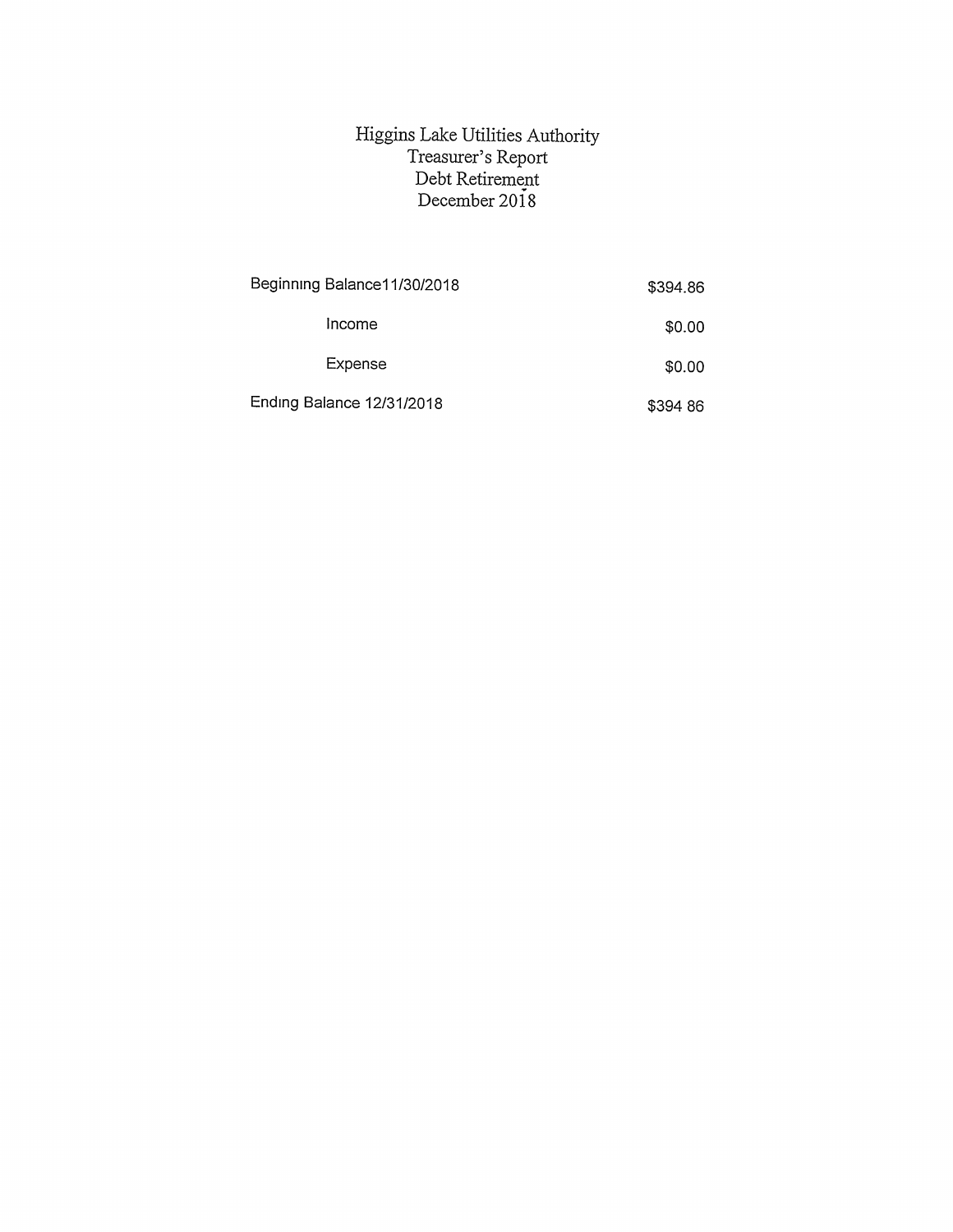## Higgins Lake Utilities Authority Treasurer's Report ER&R December 2018

| Beginning Balance 11/30/2018     | \$32,748.71 |
|----------------------------------|-------------|
| Income                           | \$14,701.81 |
| Expense                          | \$0.00      |
| <b>Ending Balance 12/31/2018</b> | \$47,450.52 |

| Certificate of Deposit Balance as of 11/08/2018: |  | $(1)$ \$85,738.62 |
|--------------------------------------------------|--|-------------------|
| Certificate of Deposit on 12/12/2018:            |  | (2) \$25,091.94   |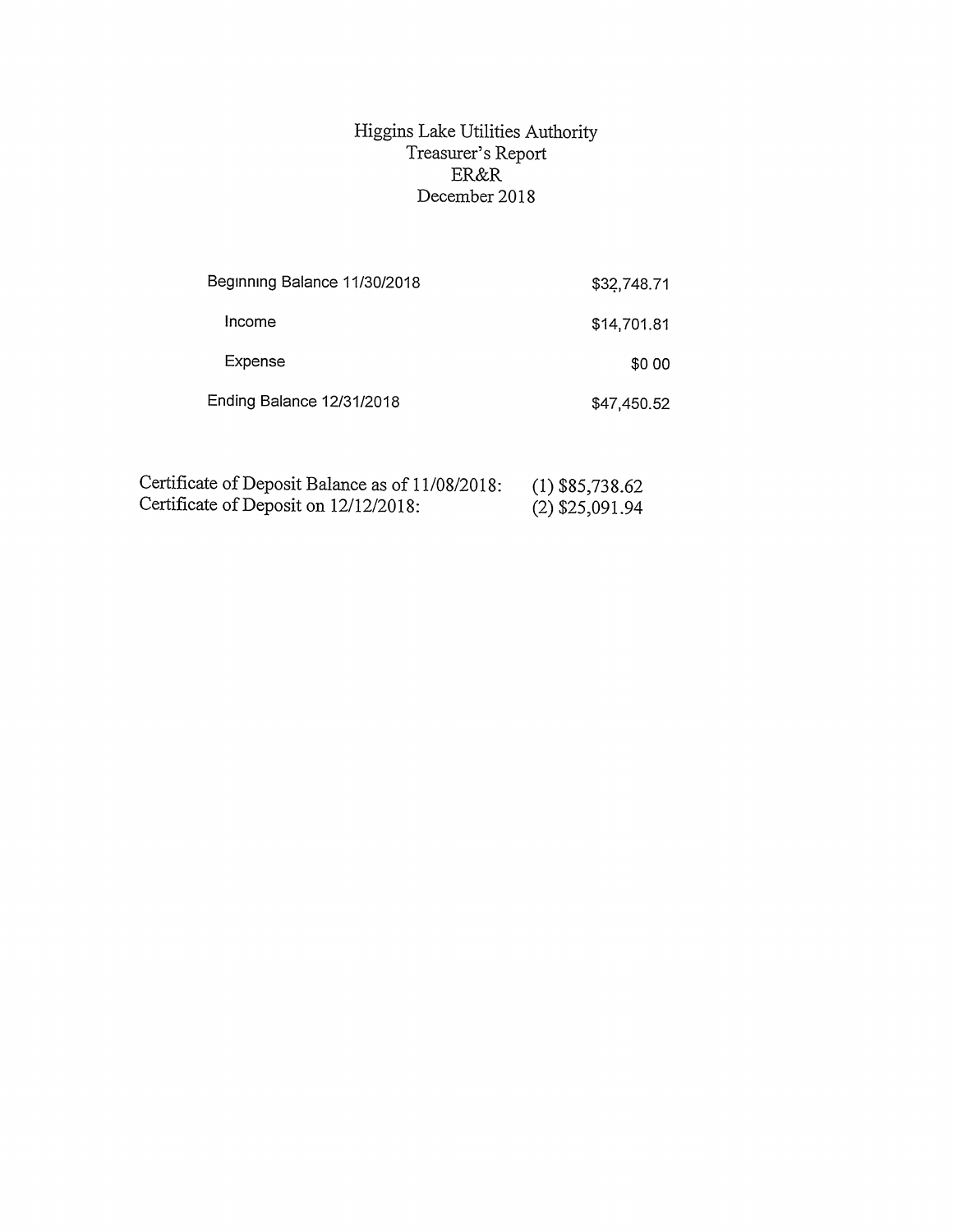## Higgins Lake Utilities Authority Treasurer's Report O&M December 2018

| Beginning Balance 11/30/2018 | \$110,521.98 |
|------------------------------|--------------|
| Income                       | \$2,406.11   |
| Expense                      | \$25,819.78  |
| Ending Balance 12/31/2018    | \$87,108 31  |